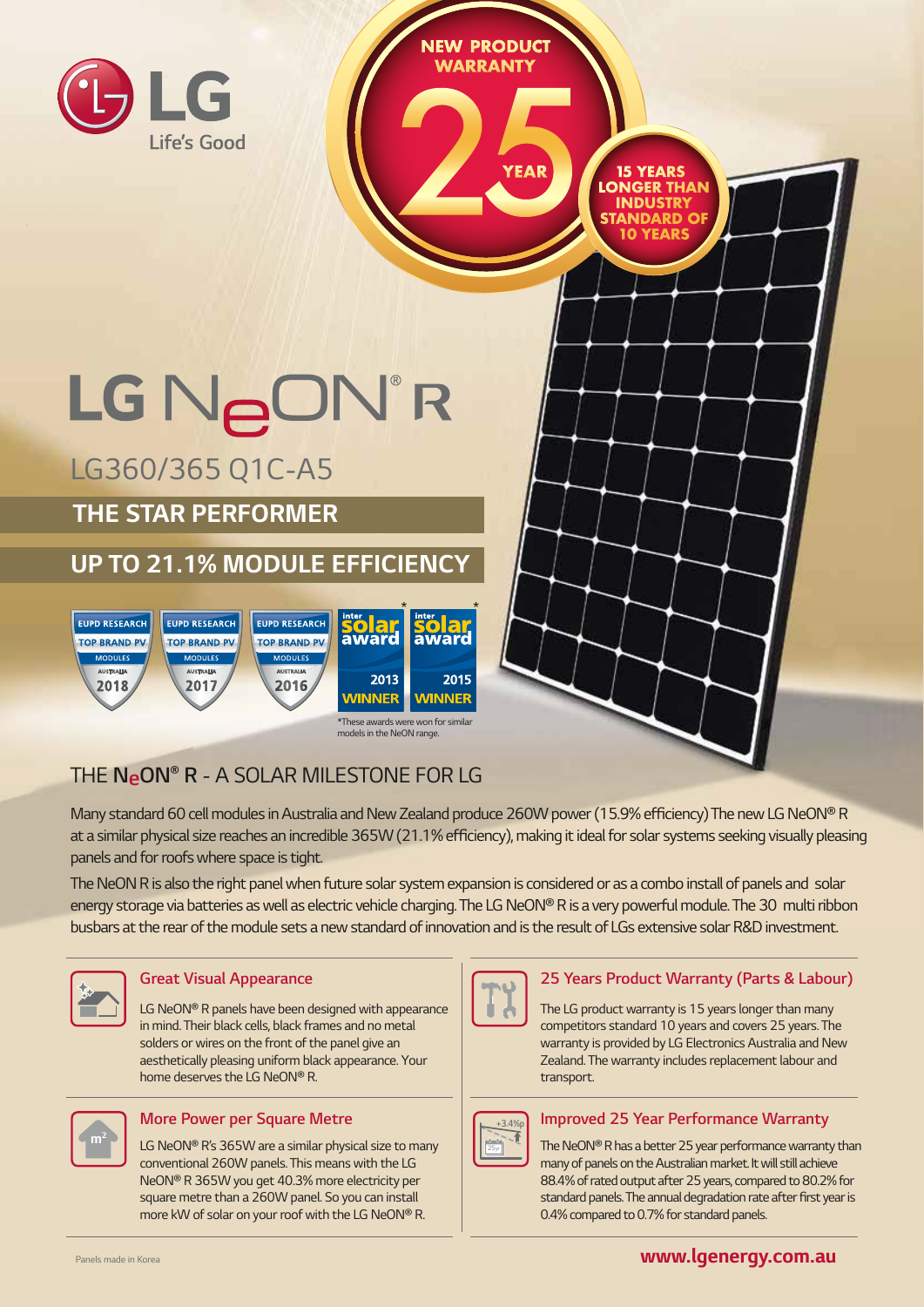# *LG360Q1C-A5 I LG365Q1C-A5* LG N<sub>A</sub>ON®R

### *ABOUT LG ELECTRONICS*

*LG Electronics embarked on a solar energy research programme in 1985, using our vast experience in semi-conductors,*  chemistry and electronics. In 2010, LG Solar successfully released its first Mono X® series, and LG Solar modules are *now available in 32 countries. In 2013, 2015 and 2016 the LG NeON*® *range won the acclaimed Intersolar Award in*  Germany, which demonstrates LG Solar's lead in innovation and commitment to the renewable energy industry. With *over 200 lesser known brands panels selling in Australia, LG solar panels offer a peace of mind solution.* 

### *KEY FEATURES*



# *Proven Field Performance*

*LG has been involved in a number of comparison tests of the LG panels against many other brand panels and performed very well. The LG* NeON® R is LG Solar's most efficient and highest output panels.



#### **Corrosion Resistance Certifications**

*LG NeON*® R panels can be installed confidently *right up to the coastline. The panels have*  received certifications for Salt Mist Corrosion to *maximum severity 6 and Ammonia Resistance.* 



#### *Strict Quality Control Reliable for the Future*

*The quality control of LG world-class solar production is monitored and improved using Six Sigma techniques via 500+ monitoring points to effectively maintain and improve our uncompromising quality.*



#### **Multi Anti-reflective Coatings**  *Increase Output*

LG is using an anti-reflective coating on the NeON® R *glass as well as on the cell surface to ensure more light is absorbed in the panel and*  not reflected. More absorbed light means more *electricity generation.*



#### *Improved High Temperature Performance*

*Solar panels slowly lose ability to generate power as they get hotter. LG* NeON® R*, has an improved*  temperature co-efficient to standard modules, *which means in hot weather LG* NeON® R *panels will deliver higher electricity output.*



#### *Heading: Multi–Ribbons Increases Power*

*The NeON*® *R 30 multi-ribbon busbar technology hidden at the rear of the module, under the backing sheet, lowers electrical resistance and increases*  panel efficiency, giving more power per panel and *provides a more uniform look to the panel.*



#### *Low LID*

*The N-type doping of the NeON*® *cells results in extremely low Light Induced Degradation (LID) when compared with the standard P-type cells. This means more electricity generation over the life of the panel.*



#### *Extensive Testing Programme*

*LG solar panels are tested between 2 to 3 times the International Standards at our in-house testing laboratories, ensuring a very robust and longer lasting solar module.* 



#### *Cyclone Wind Load Resistance*

*LG modules have a strong double walled frame. When it comes to wind forces (rear load) many*  competitor modules are certified to 2400 Pascals. LG modules are certified to more than double - *5400 Pascals, which provides at least double the strength and durability to a standard module.*



#### **Positive Tolerance (0/+3%)**

If we sell you a 360 Watt panel then the flash *test of this panel will show somewhere between 360W and 371W. Some competitor panels have*  -/+ tolerance, so you could get a flash test result *below the rated Watt, meaning you pay for Watts you never get.*



#### *Anti PID Technology for Yield Security*

*PID (Potential Induced Degradation) affects the long term ability of panels to produce high level electricity output. LG panels have anti PID technology and have been successfully tested by leading third party laboratories regarding PID resistance.*



#### *Automated Production in South Korea*

*All LG solar panels are manufactured in a custom designed and fully automated production line by LG in Gumi, South Korea ensuring extremely low tolerances. This means great quality and build consistency between panels.*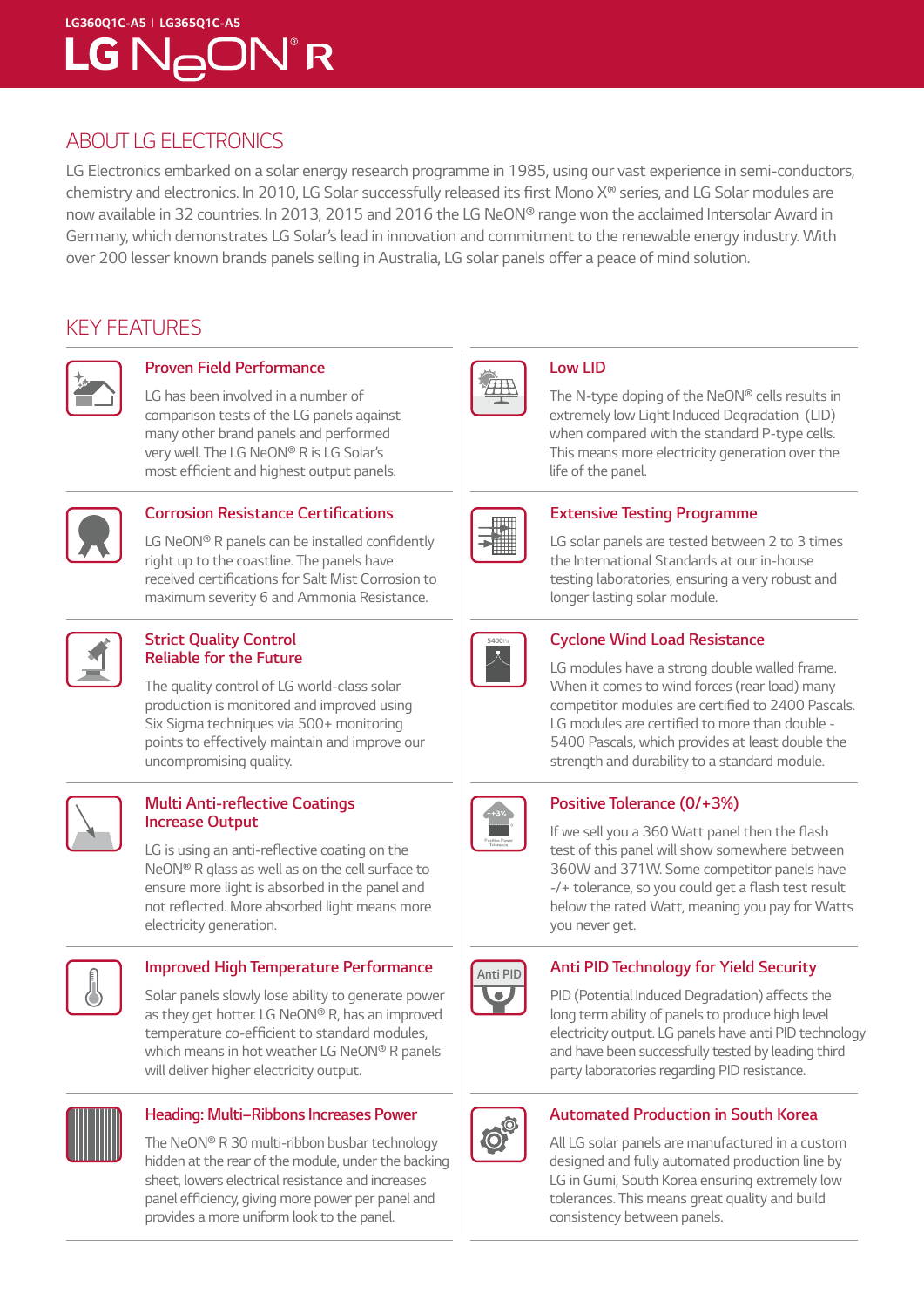# LG N<sub>A</sub>ON®R

# *LG NeON® R – QUALITY & HIGH EFFICIENCY IS OUR PASSION.*

The NeON® R is LG's most efficient solar module range. Featuring an innovative new design which allows an up to 35.1% more electricity per m<sup>2</sup> than a standard 270W panel, it can also withstand at least twice the wind load to normal standard panels. The 25 *year product warranty is 15 years longer than many of panels on offer and its linear performance guarantee has been improved to 88.4% of nominal output after 25 years. This is 6.8.2% more output guaranteed at year 25, than the standard panels on the market.*

## *LOCAL WARRANTY, GLOBAL STRENGTH*

*LG Solar is part of LG Electronics Inc., a global and*  financially strong company, with over 50 years of *experience in technology.* 

*Good to know: LG Electronics Australia Pty Ltd is the warrantor in Australia and NZ for your*  solar modules. So LG support, via offices in every *Australian mainland state and NZ and through our 70 strong, Australia wide dealer network, is only a phone call away.* 

*The warrantor's 2016 sales in billions of US dollars* 



| <b>LG Electronics</b>              | \$47.91bn            |
|------------------------------------|----------------------|
| All below combined                 | \$20.14bn            |
| Jinko Solar*                       | \$3.20bn             |
| Trina Solar*                       | \$3.15bn             |
| Canadian Solar*                    | \$2.85bn             |
| Sunpower*                          | \$2.70bn             |
| Hanwha OCells*                     | \$2.42bn             |
| JA solar*                          | \$2.41 <sub>bn</sub> |
| Yingli*                            | \$1.27 <sub>bn</sub> |
| Suntech*                           | \$1.24bn             |
| REC Solar*                         | \$0.82bn             |
| Winaico/Win Win<br>Precision Tech* | \$0.08 <sub>bn</sub> |

*\*2016 Annual Financial Statements.*

# *HIGHER OUTPUT, HIGHER YIELD*

The new NeON® R module range has moved the busbars to the rear *of the module, allowing a bigger front cell surface to be exposed to light and therefore generating more electricity. With 30 multi*ribbon busbars on the rear, compared to 3 or 4 by conventional *panels (at the front), LG has moved solar panel design forward, via this innovative approach, and increasing panel output as a result.* 

*Front* × € No shading or reflection *from electrode/busbars* Shading and reflection **from electrode/busbars** Shading and reflection *from electrode/busbars Back* ì \*\*\*\*\*\*\*\*\*\* ī ī LG NeON® R *Standard* More collecting path<br>reduced resistance *= reduced resistance Only 3-4 electrical paths = more resistance*

# *EXCELLENT QUALITY, THOROUGHLY TESTED*

*You can rely on LG. We test our products with at least double the intensity*  specified in the IEC standard*. (International Quality Solar Standard).*

*Hours*







*Our panel range have won a string of International Awards.*

# *POWERFUL DESIGN, GUARANTEED ROBUST*

With reinforced frame design, the LG NeON® R can endure a front load of 6000 Pa which is the equivalent of 1048 kg in weight over the size of the module. The rear load/wind load of the module *is 5400 Pa which is more than twice the wind load resistance of standard modules (2400 Pa).*





*LG offers a 15 year longer product warranty for parts and labour than many competitors 10 years to an impressive 25 years.*